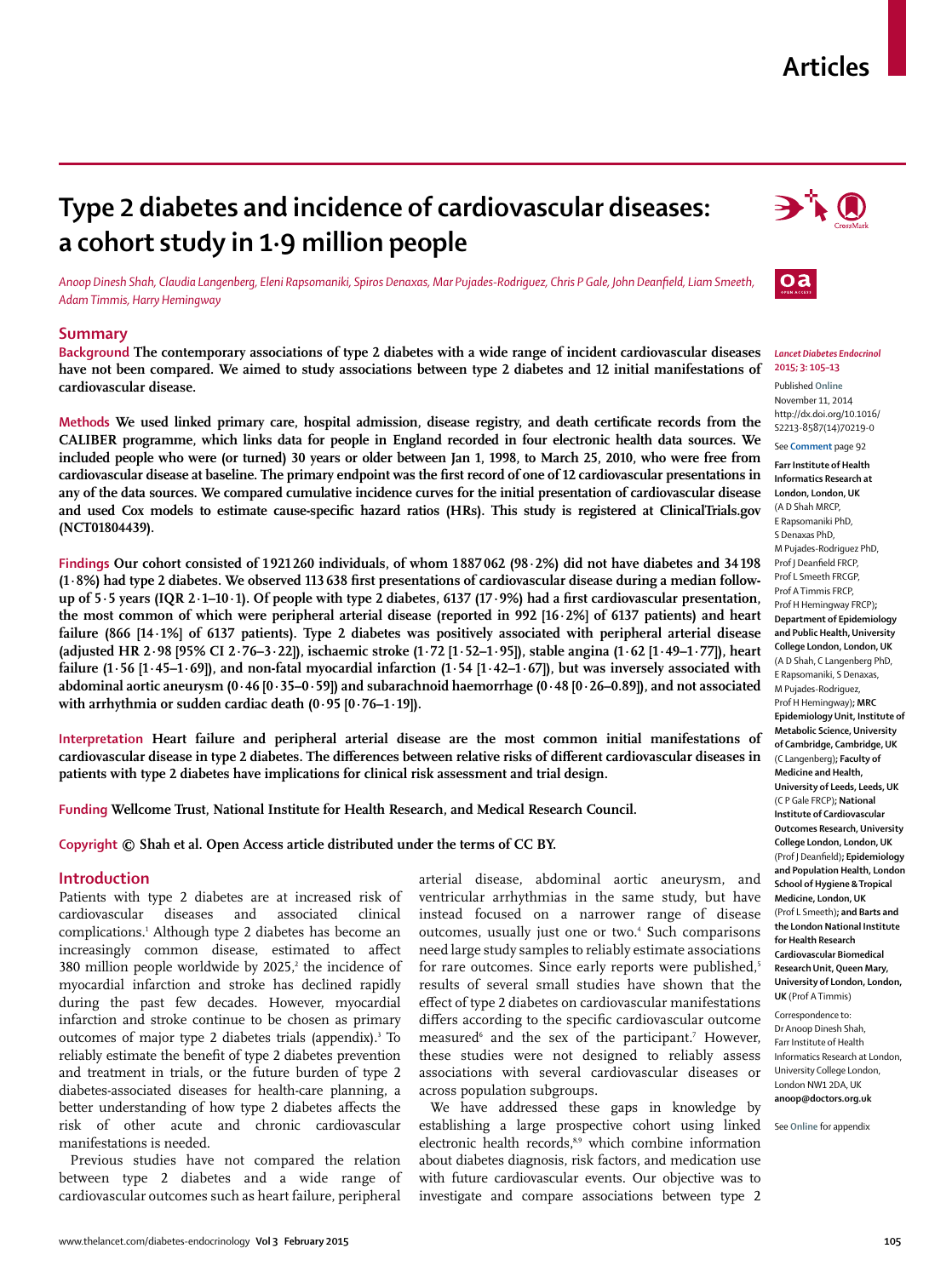diabetes and future risk of 12 of the most common initial cardiovascular presentations in men and women.

# **Methods**

# **Study population**

The study population was drawn from the CALIBER programme (CArdiovascular disease research using LInked Bespoke studies and Electronic health Records),9 which links four sources of electronic health data in England: primary care health records (coded diagnoses, clinical measurements, and prescriptions) from general practices contributing to the Clinical Practice Research Datalink (CPRD), coded hospital discharges (hospital episode statistics), the Myocardial Ischaemia National Audit Project (MINAP), and death registrations. Individuals were eligible for inclusion if they were (or turned) 30 years or older between Jan 1, 1998, and March 25, 2010, and if they had been registered for at least 1 year in a practice that met research data recording standards. We excluded individuals with a history of cardiovascular disease or if they had a record of pregnancy within 6 months of study entry (appendix).

Approval was granted by the independent scientific advisory committee of the Medicines and Healthcare products Regulatory Agency (protocol 12\_117) and the MINAP Academic Group.

#### **Procedures**

We defined individuals as having diabetes at baseline (type 1, type 2, or uncertain type) on the basis of coded diagnoses recorded in CPRD or hospital episode statistics at or before study entry (appendix). Participants who developed new-onset diabetes during follow-up were analysed according to their baseline status of no diabetes. We compared people with type 2 diabetes to those without diabetes; we excluded people with type 1 diabetes or diabetes of uncertain type. In each participant with diabetes, we assessed glycaemic control by taking the mean of all the  $HbA<sub>1c</sub>$  measurements from 3 years before study entry to 3 years after, ignoring values occurring after an endpoint.

For continuous variables (BMI, HDL cholesterol, total cholesterol, and systolic blood pressure) we used, as a baseline value, the most recent measurement recorded in CPRD in the year before study entry, but included measurements outside this time window in imputation models. Social deprivation was included in models as quintiles of the index of multiple deprivation,<sup>10</sup> a score calculated for each participant's neighbourhood on the basis of social indices such as income, education, and employment. Data recorded before study entry were used to classify participants as never smokers, ex-smokers, or current smokers at baseline.

## **Outcomes**

The primary endpoint was the first record of one of the following 12 cardiovascular presentations in any of the data sources: stable angina, unstable angina, myocardial infarction, unheralded coronary death, heart failure, transient ischaemic attack, ischaemic stroke, subarachnoid haemorrhage, intracerebral haemorrhage, peripheral arterial disease, abdominal aortic aneurysm, and a composite outcome classified as arrhythmia or sudden cardiac death, which consisted of cardioversion, ventricular arrhythmia, implantable cardioverter defibrillator, cardiac arrest, or sudden cardiac death. Any events occurring after the first cardiovascular presentation were ignored. Endpoint definitions are described in the appendix and coding algorithms are available on the CALIBER portal. Secondary outcomes were cardiovascular mortality and all-cause mortality.

## **Statistical analysis**

We plotted crude cumulative incidence curves for each cardiovascular endpoint for people with no diabetes and those with type 2 diabetes, using age as the timescale (appendix). Follow-up was censored at the occurrence of a primary endpoint, death, de-registration from the practice, or the last data collection for the practice, whichever occurred first.

We used multivariable Cox regression to calculate cause-specific hazards for associations between type 2 diabetes and initial presentations of cardiovascular disease. The proportional hazards assumption was verified by plotting Schoenfeld residuals (appendix). In the primary analysis, we compared individuals with type 2 diabetes to those without diabetes, adjusting for age, sex, BMI, deprivation, HDL cholesterol, total cholesterol, systolic blood pressure, smoking status, and prescription of statins or other antihypertensive medication in the year before study entry. The baseline hazard function of each model was stratified by general practice and sex, and we used multiple imputation to account for missing covariate data (appendix). We also did analyses adjusted for age and sex only, and analyses adjusted for age, sex, and cardiovascular risk factors. We assessed interactions with age and sex. In patients with type 2 diabetes, we estimated hazard ratios (HRs) by level of glycaemic control ( $HbA<sub>i</sub>$  concentration). We grouped patients with type 2 diabetes into categories by  $HbA_{1c}$ concentration, with cutoff points at 48 mmol/mol (6·5%, the threshold for diagnosis of diabetes), $11$  and 58 mmol/mol (7·5%, the recommended threshold for initiation of thiazolidinedione or insulin in type 2 diabetes in UK guidelines).<sup>12</sup>

15% of people with diabetes did not have a code for the type of diabetes (appendix) and were excluded from the primary analyses. To assess the effect of this potential misclassification bias, we did a sensitivity analysis comparing individuals with any diabetes diagnosis to those without diabetes (most patients with diabetes in a cohort of this age would have type 2 diabetes). We did sensitivity analyses ignoring endpoints recorded only in primary care (CPRD), restricted to fatal endpoints, or restricted to individuals who entered the

For the **CALIBER portal** see http://www.caliberresearch.org/ portal/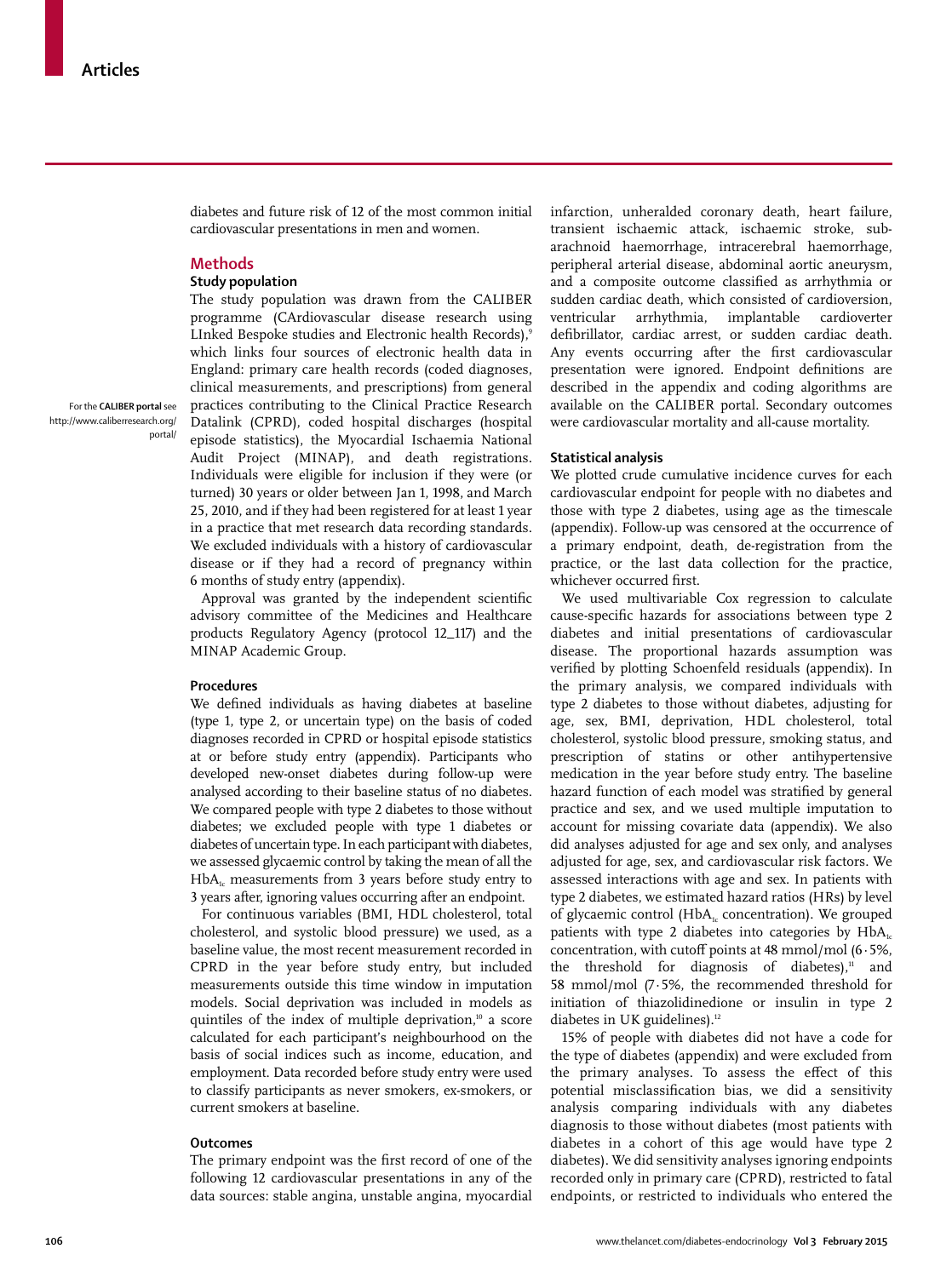|                                                                       | Women                      |                                | Men                         |                                |  |
|-----------------------------------------------------------------------|----------------------------|--------------------------------|-----------------------------|--------------------------------|--|
|                                                                       | No diabetes<br>$(n=95565)$ | Type 2 diabetes<br>$(n=15805)$ | No diabetes<br>$(n=931407)$ | Type 2 diabetes<br>$(n=18393)$ |  |
| Age, years                                                            | 48.2(16.2)                 | 64.7(14.4)                     | 45.4(14)                    | 60.8(13)                       |  |
| Social deprivation*                                                   | 184942 (19.4%)             | 4313 (27.3%)                   | 189247 (20.3%)              | 4285 (23.3%)                   |  |
| Ethnic origin                                                         |                            |                                |                             |                                |  |
| White                                                                 | 503 274 (90.8%)            | 9641 (81.8%)                   | 388763 (90.5%)              | 10716 (82.4%)                  |  |
| South Asian                                                           | 14673 (2.6%)               | 912 (7.7%)                     | 12865 (3.0%)                | $1041(8.0\%)$                  |  |
| <b>Black</b>                                                          | 16722 (3.0%)               | 748 (6.3%)                     | 13148 (3.1%)                | 670(5.2%)                      |  |
| Other                                                                 | 19328 (3.5%)               | 491 (4.2%)                     | 14640 (3.4%)                | 579 (4.5%)                     |  |
| Smoking status                                                        |                            |                                |                             |                                |  |
| Current smoker                                                        | 130 946 (17.6%)            | 2028 (14.4%)                   | 148020 (23.7%)              | 3327 (20.6%)                   |  |
| Ex-smoker                                                             | 108 593 (11-4%)            | 2927 (18.5%)                   | 109538 (11.8%)              | 5507 (29.9%)                   |  |
| Never smoked                                                          | 506383 (67.9%)             | 9158 (64.9%)                   | 366729 (58.7%)              | 7327 (45.3%)                   |  |
| Systolic blood pressuret, mm Hq                                       | 127(19.6)                  | 141(19.7)                      | 133(17.2)                   | 139(17.6)                      |  |
| Diastolic blood pressure†, mm Hq                                      | 77.1(10.3)                 | 79.5 (10.1)                    | 80.3(10.0)                  | 80.5(10.0)                     |  |
| Total cholesterol <sup>†</sup> , mmol/L                               | 5.54(1.14)                 | 5.08(1.22)                     | 5.39(1.11)                  | 4.77(1.16)                     |  |
| HDL cholesterol <sup>+</sup> , mmol/L                                 | 1.57(0.45)                 | 1.34(0.39)                     | 1.28(0.37)                  | 1.14(0.33)                     |  |
| BMI <sub>†</sub> , kg/m <sup>2</sup>                                  | 26.0(5.59)                 | 30.5(6.76)                     | 26.5(4.43)                  | 29.3(5.43)                     |  |
| Random glucose concentration <sup>†</sup> , mmol/L                    | 5.35(1.16)                 | 10.4(4.93)                     | 5.56(1.29)                  | 10.7(4.78)                     |  |
| Fasting glucose concentration <sup>†</sup> , mmol/L                   | 5.14(0.75)                 | 8.72(3.53)                     | 5.31(0.79)                  | 9.1(3.51)                      |  |
| Glycaemic control‡                                                    |                            |                                |                             |                                |  |
| $HbA_{1c}$ recorded                                                   | 12 8 35 (1.3%)             | 12187 (77.1%)                  | 12 0 31 (1 - 3%)            | 14435 (78.5%)                  |  |
| $HbA_{1d}$ , mmol/mol                                                 | 44.3 (14.7)                | 59.3(18.0)                     | 46.9(16.3)                  | 60.5(18.1)                     |  |
| HbA <sub>1c</sub> <48 mmol/mol (6.5%)                                 | 9468 (73.8%)               | 3445 (28.3%)                   | 8030 (66.7%)                | 3671 (25.4%)                   |  |
| HbA <sub>1</sub> , 48-58 mmol/mol (6.5-7.5%)                          | 1854 (14.4%)               | 3458 (28.4%)                   | 2004 (16.7%)                | 4075 (28.2%)                   |  |
| HbA <sub>1</sub> ≥58 mmol/mol (7.5%)                                  | 1513 (11.8%)               | 5284 (43.4%)                   | 1997 (16.6%)                | 6689 (46.3%)                   |  |
| Diabetes treatment in year before study entry                         |                            |                                |                             |                                |  |
| Diet only                                                             | <b>NA</b>                  | 4591 (29.0%)                   | <b>NA</b>                   | 5467 (29.7%)                   |  |
| Metformin                                                             | 884 (0.1%)                 | 7714 (48.8%)                   | $106 (-0.1\%)$              | 8764 (47.6%)                   |  |
| Sulfonylurea                                                          | $133 (-0.1\%)$             | 6241 (39.5%)                   | $124 (-0.1\%)$              | 7526 (40.9%)                   |  |
| Insulin                                                               | $189 (-0.1\%)$             | 1939 (12.3%)                   | $77 (-0.1\%)$               | 1882 (10.2%)                   |  |
| Thiazolidinedione                                                     | $5(-0.1\%)$                | 962(6.1%)                      | $6$ (<0.1%)                 | 1225 (6.7%)                    |  |
| DPP-4 inhibitor, meglitinide derivative, or GLP-1 receptor<br>agonist | $1(-0.1\%)$                | 153 (1.0%)                     | $1(-0.1\%)$                 | $182(1.0\%)$                   |  |
| Cardiovascular preventive treatment in year before study entry        |                            |                                |                             |                                |  |
| Statin                                                                | 18 233 (1.9%)              | 5636 (35.7%)                   | 19537 (2.1%)                | 6680 (36.3%)                   |  |
| Any antihypertensive medication                                       | 156098 (16.3%)             | 9404 (59.5%)                   | 99 179 (10.6%)              | 9898 (53.8%)                   |  |
| <b>ACE</b> inhibitor                                                  | 59412 (6.2%)               | 5278 (33.4%)                   | 44 176 (4.7%)               | 6333 (34.4%)                   |  |
| Angiotensin receptor blocker                                          | 7324 (0.8%)                | 1357 (8.6%)                    | 5276 (0.6%)                 | 1263 (6.9%)                    |  |
| <b>B</b> blocker                                                      | 54861 (5.7%)               | 2755 (17.4%)                   | 34455 (3.7%)                | 2730 (14.8%)                   |  |
| Subset of patients entering the study from 2004 onwards               |                            |                                |                             |                                |  |
| Number of patients                                                    | 283993                     | 6900                           | 293890                      | 8212                           |  |
| Age, years                                                            | 43.6(15.6)                 | 64.1(15.7)                     | 41.4(13.0)                  | 59.6 (13.7)                    |  |
| $HbA_{1c}$ recorded‡                                                  | 6191(2.2%)                 | 6509 (94.3%)                   | 5677 (1.9%)                 | 7816 (95.2%)                   |  |
| Statin prescription in year before study entry                        | 11774 (4.1%)               | 4383 (63.5%)                   | 13059 (4.4%)                | 5395 (65.7%)                   |  |
| Antihypertensive prescription in year before study entry              | 43736 (15.4%)              | 4663 (67.6%)                   | 33535 (11.4%)               | 5464 (66.5%)                   |  |
| ACE inhibitor prescription in year before study entry                 | 20577 (7.2%)               | 2866 (41.5%)                   | 17531 (6.0%)                | 3776 (46.0%)                   |  |

Data are mean (SD) or number (%). Proportion of participants with non-missing values of covariates: ethnic origin 52·5% (1 002 211 of 1 921 260 participants), smoking 72·9% (1 400 483 participants), systolic blood pressure 42·2% (811 591 participants), diastolic blood pressure 42·2% (811 591 participants), total cholesterol 8·3% (158 990 participants), HDL cholesterol 5·4% (103 809 participants), and BMI 30·3% (582 172 participants) . NA=not applicable. ACE=angiotensin-converting enzyme. \*Number (%) in most deprived quintile. †Most recent measurement within 1 year of study entry. ‡Mean HbA<sub>1c</sub> during the 3 years before or after study entry.

*Table***: Baseline characteristics of 1 921 260 people without cardiovascular diseases at baseline, according to sex and type 2 diabetes status**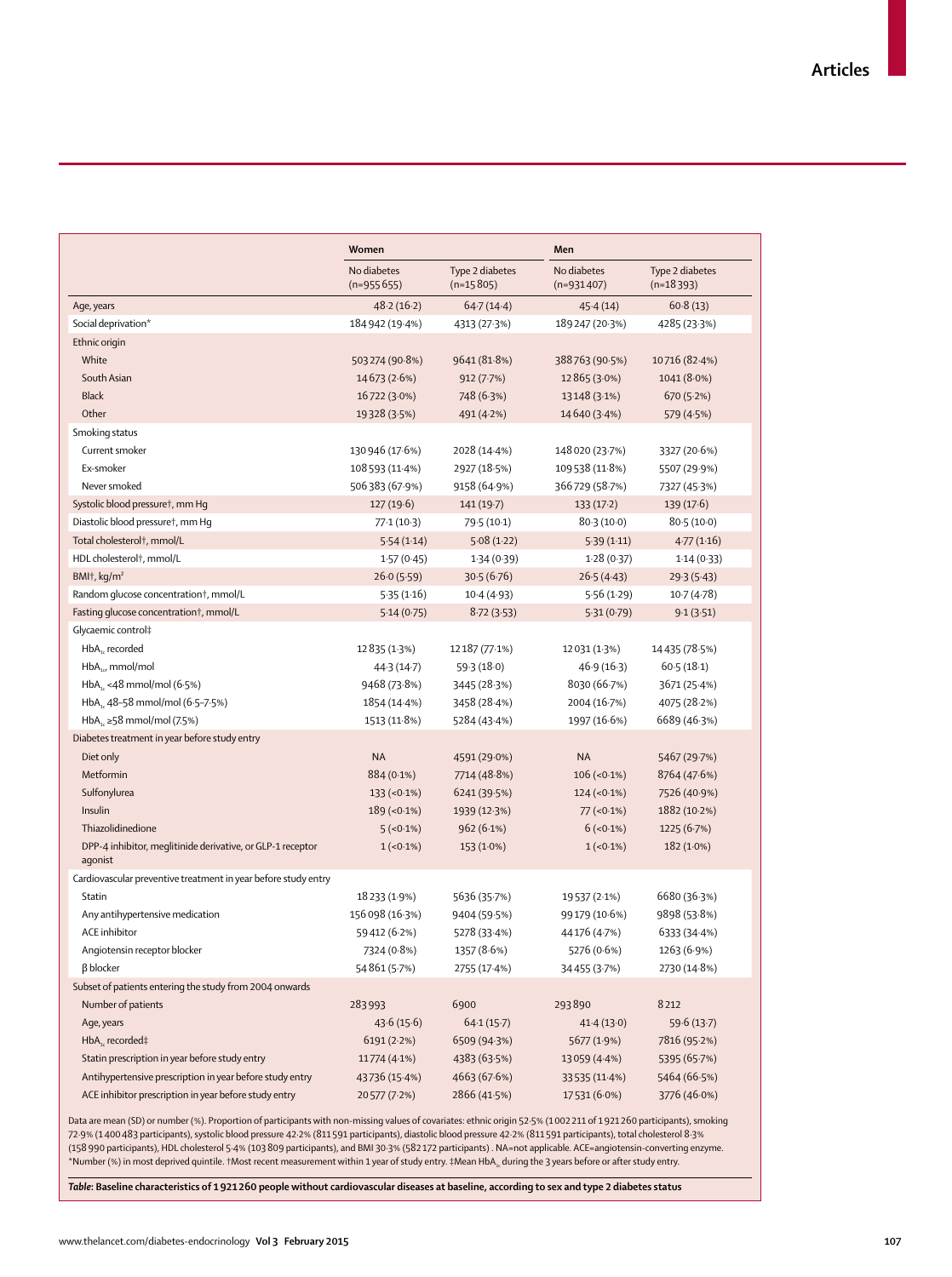study after 2004 (when recording of covariates would be expected to be more complete after introduction of the Quality and Outcomes Framework to incentivise good performance in the care of specified diseases).<sup>13</sup> We did analyses using R 2.15.

This trial is registered with ClinicalTrials.gov, number NCT01804439.

## **Role of the funding source**

The funder of the study had no role in the conduct of the study or study design, in the collection, analysis, or interpretation of the data, or in the writing of this report. ADS, SD, and ER had access to the raw data for this study. The corresponding author had full access to all of the data in the study and had final responsibility for the decision to submit for publication.

#### **Results**

The study cohort included 1 921 260 individuals, of whom 1 887 062 (98·2%) did not have diabetes and 34 198 (1·2%) had type 2 diabetes. People with type 2 diabetes had lower mean HDL cholesterol and higher mean BMI than people without diabetes (table). The use of statins and antihypertensive medication was greater in people with type 2 diabetes than in those without diabetes, and increased over time (table). People with type 2 diabetes were about twice as likely to be black or south Asian as those without diabetes (table).

The prevalence of any type of diabetes in all individuals in CALIBER aged 40–50 years (with or without previous cardiovascular disease) was 1·52% (95% CI 1·47–1·57) in women and  $2.25\%$  ( $2.19-2.32$ ) in men (appendix).



*Figure 1***: Distribution of initial presentations of cardiovascular diseases** Distribution of initial presentations of cardiovascular disease in participants with and without type 2 diabetes and no history of cardiovascular disease.

During follow-up, 51 690 participants were newly diagnosed with diabetes, with a median time to diagnosis from study entry of 4.9 years (IQR  $2.4-7.7$ ).

We analysed 113 638 cardiovascular events over 11·6 million person-years of follow-up (median follow-up 5·5 years [IQR 2·1–10·1]). Of these events, 6137 (5·4%) were in people with type 2 diabetes, who accrued 162 756 person-years of follow-up. Peripheral arterial disease was the first presentation in 992 (16 $\cdot$ 2%) of the 6137 patients with type 2 diabetes who had cardiovascular events, and heart failure was the first presentation in 866 (14 $\cdot$ 1%) of these patients (figure 1). By contrast, 10 074 (9·4%) of 107 501 people without diabetes presenting with cardiovascular events had peripheral arterial disease, and 13 072 (12·2%) had heart failure (appendix). Cumulative incidence curves show substantial differences in the direction and strength of the associations between each of the cardiovascular manifestations and type 2 diabetes (figure 2; appendix). The difference in the cumulative incidence of peripheral arterial disease between people with and without diabetes was the largest of all the cardiovascular diseases; a woman with type 2 diabetes at age 40 years had a 9·7% risk (95% CI 8·4–11·1) of developing peripheral arterial disease as her first presentation of cardiovascular disease by age 80 years; a woman without diabetes had a 3·2% risk  $(3.1-3.3)$ . The corresponding figures for men were  $11.7\%$  (10 $.5-13.0$ ) and  $4.5\%$  (4 $.4-4.7$ ).

In multivariable Cox models, we noted strong positive associations between type 2 diabetes and peripheral arterial disease, ischaemic stroke, stable angina, heart failure, and non-fatal myocardial infarction (figure 3; appendix).

By contrast, type 2 diabetes was inversely associated with abdominal aortic aneurysm and subarachnoid haemorrhage (figure 3). No statistically significant association between arrhythmia or sudden cardiac death and type 2 diabetes was noted (figure 3). The strengths of associations were slightly attenuated by adjustment for risk factors and medication compared with the model adjusted for age and sex only (appendix).

For individuals aged 40 years without cardiovascular disease, the overall estimated risk of developing any cardiovascular disease by age 80 years was 30·7% (95% CI 30 $\cdot$ 3-31 $\cdot$ 0) for women without diabetes and 44·3% (43·8–44·7) for men without diabetes, compared with  $58.2\%$  (54.9–61.4) for women with type 2 diabetes and  $67.4\%$  (64 $\cdot$ 4-70 $\cdot$ 4) for men with type 2 diabetes (appendix). We observed a slightly greater risk of nonfatal myocardial infarction associated with type 2 diabetes in women younger than 60 years than in men younger than 60 years, but noted no other statistically significant differences between sexes (figure 4). Associations between type 2 diabetes and coronary endpoints, transient ischaemic attack, ischaemic stroke, and peripheral arterial disease were significantly stronger in younger age groups than in older age groups (appendix).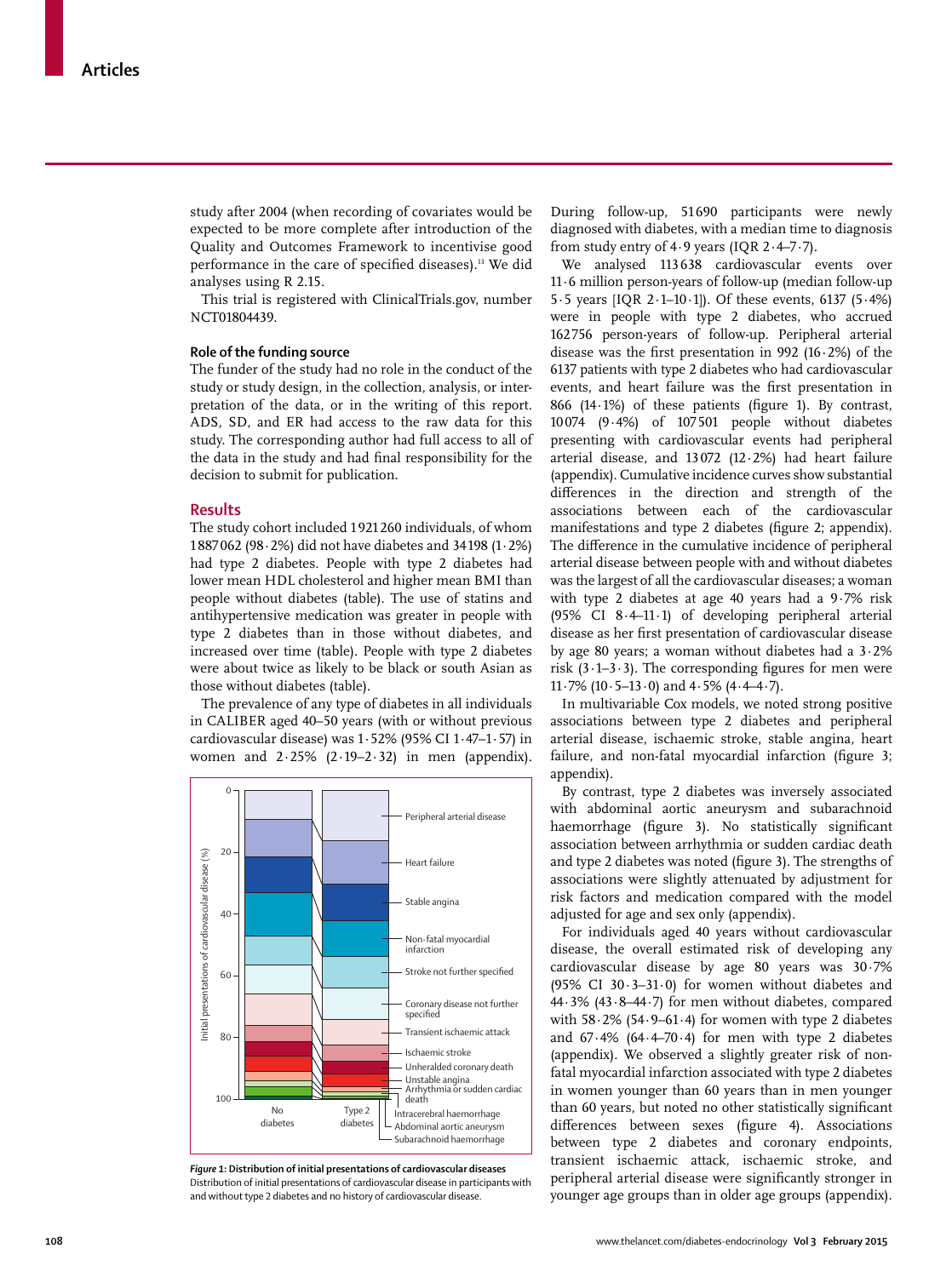

Figure 2: Cumulative incidence curves for the incidence of first presentation of 12 cardiovascular diseases in patients aged ≥40 years, by diabetes status The curves begin at age 40 years rather than 30 years because 40 years is a typical age for a patient to develop type 2 diabetes.

HRs for type 2 diabetes and cardiovascular endpoints were consistent across ethnic groups for the common endpoints such as heart failure, stable angina, and peripheral arterial disease, but the results for less common endpoints were imprecise because of the small number of events (data not shown).

In individuals with type 2 diabetes, the risk of cardiovascular diseases associated with the presence of type 2 diabetes was highest for those with an  $HbA_{1c}$ concentration of 58 mmol/mol (7·5%) or higher or those in whom  $HbA<sub>i</sub>$  had not been recorded (appendix). Individuals with type 2 diabetes and an  $HbA_1c$ concentration of less than 48 mmol/mol (6·5%) had an increased risk of peripheral arterial disease (HR 1·82, 95% CI 1·52–2·18) and ischaemic stroke (1·53, 1·18–1·98), but no greater risk of any of the other cardiovascular diseases (appendix).

Overall, results were robust to a range of modifications explored in our sensitivity analyses, including a comparison of people with any diabetes versus no diabetes (appendix). Results did not differ when primary care data were omitted as a source of endpoint information, apart

| Initial presentation<br>of cardiovascular disease | Number of events      |                    |     | Hazard ratio<br>(95% CI) | p value             |          |
|---------------------------------------------------|-----------------------|--------------------|-----|--------------------------|---------------------|----------|
|                                                   | <b>No</b><br>diabetes | Type 2<br>diabetes |     |                          |                     |          |
| Stable angina                                     | 12 2 3 2              | 728                |     |                          | $1.62(1.49-1.77)$   | < 0.0001 |
| Unstable angina                                   | 5286                  | 245                |     |                          | $1.53(1.32 - 1.76)$ | < 0.0001 |
| Non-fatal myocardial infarction                   | 15191                 | 706                |     |                          | $1.54(1.42 - 1.67)$ | < 0.0001 |
| Unheralded coronary death                         | 5101                  | 255                |     |                          | $1.43(1.23 - 1.65)$ | < 0.0001 |
| Heart failure                                     | 13072                 | 866                |     |                          | $1.56(1.45 - 1.69)$ | < 0.0001 |
| Arrhythmia or sudden cardiac death                | 3218                  | 100                |     |                          | $0.95(0.76 - 1.19)$ | 0.65     |
| Transient ischaemic attack                        | 10 9 9 0              | 513                |     |                          | $1.45(1.31 - 1.60)$ | < 0.0001 |
| Ischaemic stroke                                  | 5643                  | 316                |     |                          | $1.72(1.52 - 1.95)$ | < 0.0001 |
| Subarachnoid haemorrhage                          | 1260                  | 11                 |     |                          | $0.48(0.26 - 0.89)$ | 0.020    |
| Intracerebral haemorrhage                         | 2265                  | 84                 |     |                          | $1.28(1.02 - 1.62)$ | 0.035    |
| Peripheral arterial disease                       | 10074                 | 992                |     |                          | $2.98(2.76 - 3.22)$ | < 0.0001 |
| Abdominal aortic aneurysm                         | 3051                  | 62                 |     |                          | $0.46(0.35 - 0.59)$ | < 0.0001 |
|                                                   |                       | 0.25               | 0.5 | $\mathcal{P}$            | 4                   |          |
|                                                   | Hazard ratio          |                    |     |                          |                     |          |

*Figure 3***: Association of type 2 diabetes with 12 cardiovascular diseases in patients aged ≥30 years** Adjusted hazard ratios (HRs) for different initial presentations of cardiovascular diseases associated with type 2 diabetes, adjusted for age, sex, BMI, deprivation, HDL cholesterol, total cholesterol, systolic blood pressure, smoking status, and statin and antihypertensive drug prescriptions. Two non-specific components of the primary endpoint are not shown in the figure for simplicity (they are inprecisely recorded versions of one of the 12 initial presentations): coronary disease not further specified, HR 1·58 (95% CI 1·45-1·73), p<0·0001; stroke not further specified 1·64 (1·48-1·81), p<0·0001.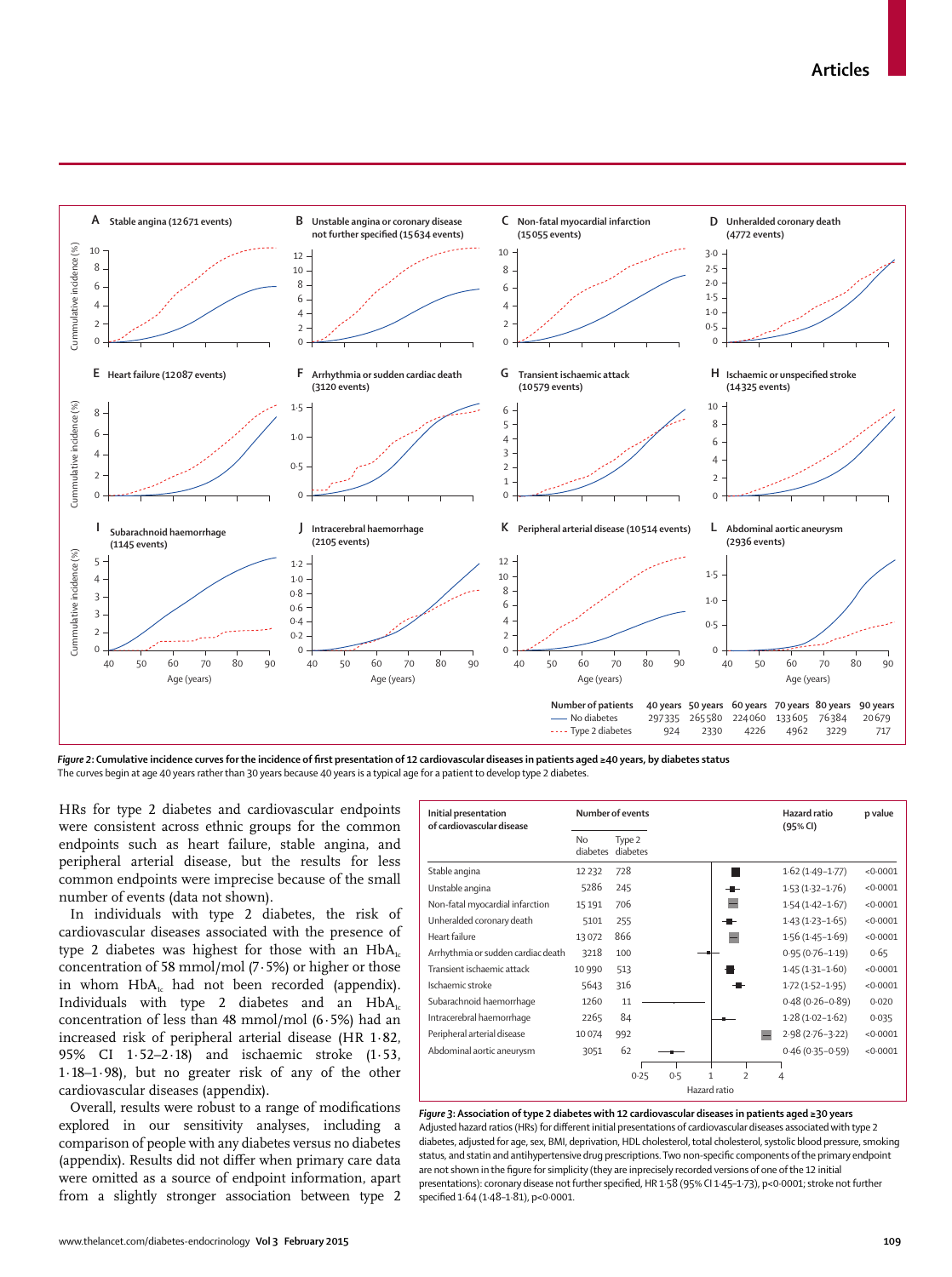| Initial presentation of cardiovascular disease | Age <60 years            |                                |                                       | Age ≥60 years                  |  |
|------------------------------------------------|--------------------------|--------------------------------|---------------------------------------|--------------------------------|--|
|                                                | Hazard ratio<br>(95% CI) | $p_{\text{interaction}}$ value | Hazard ratio<br>(95% CI)              | $p_{\text{interaction}}$ value |  |
| Stable angina                                  |                          | 0.017                          |                                       | 0.18                           |  |
| Women                                          | $2.50(2.00-3.11)$        |                                | $1.51(1.31 - 1.74)$                   |                                |  |
| Men                                            | $1.79(1.49 - 2.16)$      |                                | $1.70(1.50-1.93)$                     |                                |  |
| Unstable angina                                |                          | 0.54                           |                                       | 0.82                           |  |
| Women                                          | $2.13(1.54 - 2.94)$      |                                | $1.35(1.05 - 1.74)$                   |                                |  |
| Men                                            | $1.88(1.45 - 2.45)$      |                                | $1.30(1.00-1.68)$                     |                                |  |
| Non-fatal myocardial infarction                |                          | 0.0048                         |                                       | 0.051                          |  |
| Women                                          | $2.68(2.03 - 3.54)$      | ₩                              | $1.61(1.40 - 1.86)$                   |                                |  |
| Men                                            | $1.71(1.45 - 2.00)$      |                                | $1.34(1.17 - 1.52)$                   |                                |  |
| Unheralded coronary death                      |                          | 0.25                           |                                       | 0.5                            |  |
| Women                                          | $2.40(1.28 - 4.52)$      | $-$                            | $1.46(1.17 - 1.83)$                   |                                |  |
| Men                                            | $1.59(1.10 - 2.28)$      |                                | $1.32(1.08-1.62)$                     |                                |  |
| <b>Heart failure</b>                           |                          | 0.076                          |                                       | 0.54                           |  |
| Women                                          | $3.37(2.41 - 4.73)$      | ⊟                              | $1.50(1.35 - 1.67)$                   |                                |  |
| Men                                            | $2.32(1.79 - 3.01)$      | ⋿                              | $1.43(1.28 - 1.60)$                   |                                |  |
| Arrhythmia or sudden cardiac death             |                          | 0.073                          |                                       | 0.55                           |  |
| Women                                          | $0.76(0.31 - 1.86)$      |                                | $0.85(0.56 - 1.30)$                   |                                |  |
| Men                                            | $1.82(1.24 - 2.66)$      |                                | $0.73(0.52 - 1.01)$                   |                                |  |
| Transient ischaemic attack                     |                          | 0.88                           |                                       | 0.51                           |  |
| Women                                          | $1.69(1.16 - 2.47)$      |                                | $1.45(1.26 - 1.67)$                   |                                |  |
| Men                                            | $1.75(1.32 - 2.33)$      | g,                             | $1.36(1.17 - 1.58)$                   |                                |  |
| Ischaemic stroke                               |                          | 0.39                           |                                       | 0.75                           |  |
| Women                                          | $3.05(1.92 - 4.85)$      |                                | $1.63(1.36 - 1.96)$                   |                                |  |
| Men                                            | 2.39 (1.69-3.38)         |                                | $1.56(1.29 - 1.90)$                   |                                |  |
| Subarachnoid haemorrhage                       |                          | <b>NA</b>                      |                                       | 0.81                           |  |
| Women                                          | $0.48(0.12 - 1.97)$      |                                | $0.67(0.29 - 1.53)$                   |                                |  |
| Men                                            | à.                       |                                | $0.56(0.18 - 1.78)$                   |                                |  |
| Intracerebral haemorrhage                      |                          | 0.25                           |                                       | 0.41                           |  |
| Women                                          | $1.13(0.41 - 3.08)$      |                                | $1.05(0.72 - 1.54)$                   |                                |  |
| Men                                            | $2.20(1.26-3.84)$        |                                | $1.30(0.92 - 1.83)$                   |                                |  |
| Peripheral arterial disease                    |                          | 0.028                          |                                       | 0.45                           |  |
| Women                                          | $5.11(4.05 - 6.44)$      |                                | $2.77(2.44 - 3.13)$                   |                                |  |
| Men                                            | $3.77(3.21 - 4.44)$      |                                | $2.60(2.32 - 2.92)$                   |                                |  |
| Abdominal aortic aneurysm                      |                          | <b>NA</b>                      |                                       | 0.9                            |  |
| Women                                          |                          |                                | $0.45(0.27 - 0.76)$                   |                                |  |
| Men                                            | $0.49(0.18 - 1.32)$      |                                | $0.47(0.34 - 0.64)$                   |                                |  |
|                                                |                          |                                |                                       |                                |  |
| $\overline{2}$<br>$0.25$ $0.5$<br>$1\,$        | 8<br>$\overline{4}$      | $0.25$ $0.5$<br>$\mathbf{1}$   | 8<br>$\overline{2}$<br>$\overline{4}$ |                                |  |
| Hazard ratio                                   |                          | Hazard ratio                   |                                       |                                |  |

*Figure 4***: Hazard ratios for association of type 2 diabetes with 12 cardiovascular diseases by sex and age**

Hazard ratios by sex and age group for the association of different initial presentations of cardiovascular disease with type 2 diabetes, adjusted for age, BMI, deprivation, HDL cholesterol, total cholesterol, systolic blood pressure, smoking status, and statin and antihypertensive drug prescriptions. NA=not applicable.

diabetes and heart failure (HR 2·15 [95% CI 1·96–2·36] when primary care data were omitted *vs* 1·56 [1·45–1·69] when included; appendix). Type 2 diabetes was strongly associated with composite cardiovascular mortality and all-cause mortality (appendix).

#### **Discussion**

This population-based, contemporary study of nearly 2 million individuals with a median follow-up of 5·5 years provides strong evidence that associations between type 2 diabetes and 12 specific cardiovascular disease outcomes differ in terms of direction and magnitude of effects. Our findings draw attention to the high absolute and relative risks of incident peripheral arterial disease, heart failure, and stable angina in people with type 2 diabetes, $1,11$  diseases that differ in preventive strategies and that often are poorly represented in the primary endpoint of randomised trials.

Peripheral arterial disease is one of the most common first presentations of cardiovascular disease, consistent with the increase in prevalence between 2000 and 2010 reported in a systematic review.14 Furthermore, of the 12 diseases studied, peripheral arterial disease showed the strongest association with type 2 diabetes, with an adjusted HR of 2·98 (95% CI 2·76–3·22), consistent with previous studies.<sup>14</sup> Heart failure was also one of the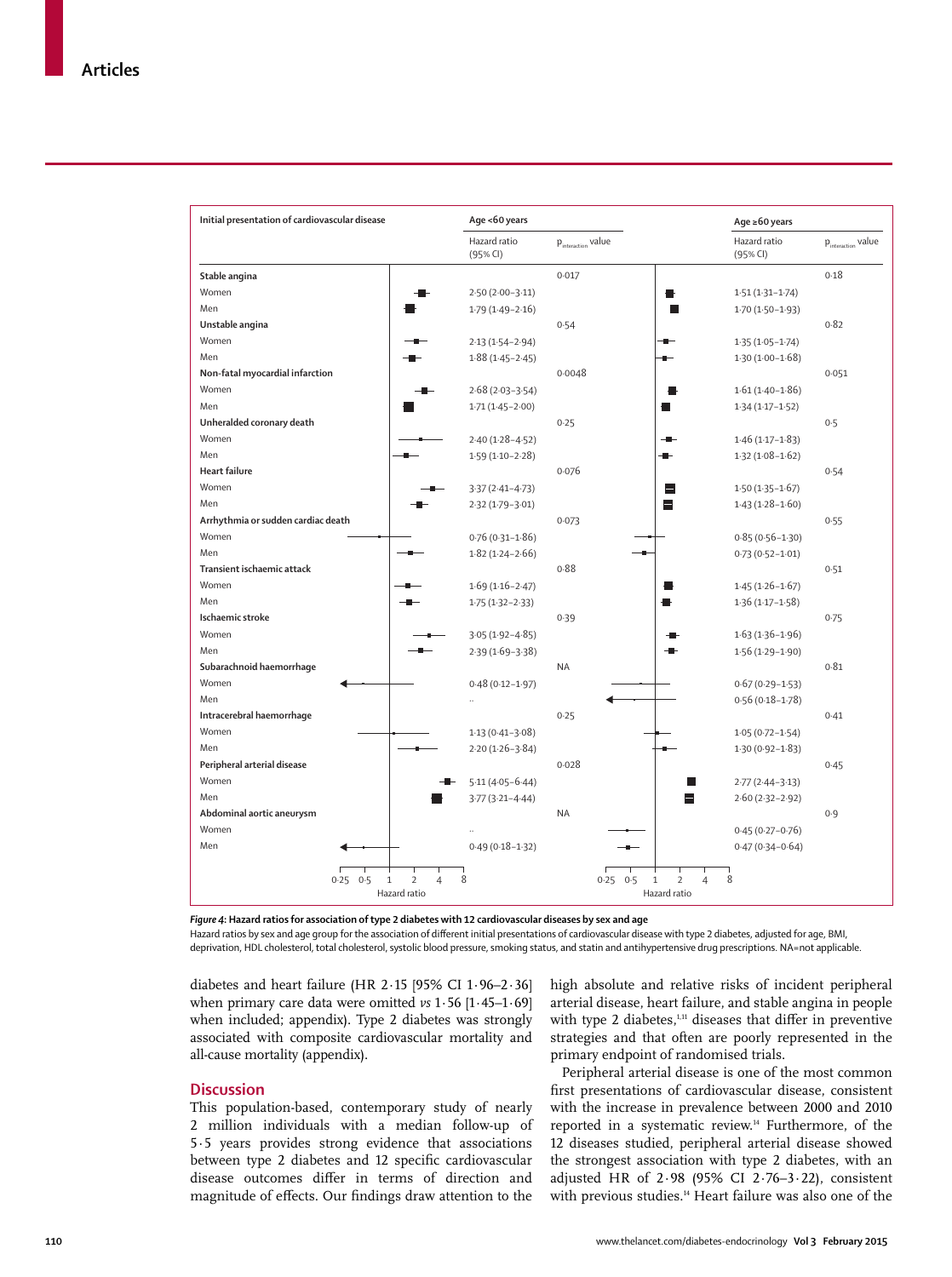most common first presentations (accounting for  $14.4%$ of events in people with type 2 diabetes). Our definition excludes heart failure occurring after acute myocardial infarction, but we have to interpret this result with caution because we know that our data sources miss some cases of myocardial infarction.<sup>15</sup> Possible mechanisms might include long-term hypertension,<br>chronic hyperglycaemia, microvascular disease, chronic hyperglycaemia, glycosylation of myocardial proteins, diabetic nephropathy, and autonomic neuropathy.1 Similar to the meta-analysis of cohort studies in the Emerging Risk Factors Collaboration,<sup>4</sup> we noted a weaker association of cardiovascular disease with type 2 diabetes in people 60 years or older than in younger people.

A novel finding was the association of type 2 diabetes with reduced incidence of two major aneurysmal diseases: abdominal aortic aneurysm and subarachnoid haemorrrhage. An inverse association between diabetes and abdominal aortic aneurysm has been suggested by cross-sectional studies of abdominal aortic aneurysm screening and case-control studies,<sup>6,16,17</sup> but evidence from large prospective cohort studies has been mixed.18,19 With 3113 abdominal aortic aneurysm events, our study is one of the largest cohort studies investigating this outcome,<sup>18,19</sup> and makes a substantial contribution to the evidence for a possible causal relation.

No previous cohort study has been large enough to investigate the association of type 2 diabetes with subarachnoid haemorrhage, but several case-control studies are consistent with our results (panel).<sup>20</sup> These findings support the need to identify potential mechanisms that might have therapeutic implications. Such mechanisms might include diabetes-mediated changes in the vascular extracellular matrix, such as glycation of the extracellular matrix and covalent crosslinking between elastin and collagen in the aortic wall.<sup>21</sup>

Several studies have shown that type 2 diabetes is associated with out-of-hospital cardiac arrest and sudden cardiac death,<sup>22,23</sup> and an important unanswered question has been the extent to which this effect is mediated by incident diseases known to increase arrhythmic risk such as myocardial infarction and heart failure. In this study we looked at the initial presentation of cardiovascular disease—ie, arrhythmia with no previous myocardial infarction or heart failure—and our finding of no association suggests that the higher risk of cardiac arrest with type 2 diabetes is mediated by atherosclerotic coronary disease.

Sex differences in the effect of diabetes on coronary heart disease have been the subject of several reviews and meta-analyses.<sup>24</sup> Although the absolute risk for coronary heart disease morbidity and mortality is lower in women than in men, the relative risk associated with diabetes has generally been reported to be higher in women,7,25,26 potentially due to their adverse risk-factor profile.<sup>26</sup> The most recent meta-analysis of prospective studies focusing on diabetes reported relative risks for incident coronary heart disease of 2·63 for women and  $1.85$  for men with diabetes.<sup>7</sup> Sex differences in the association of type 2 diabetes with outcomes other than coronary heart disease have less often been reported, with conflicting results for stroke.<sup> $27,28$ </sup> In participants younger than 60 years, we noted weak evidence of a slightly stronger association of type 2 diabetes with myocardial infarction in women than in men—which is consistent with previous reports—but no other sex differences in associations between type 2 diabetes and cardiovascular outcomes.<sup>24</sup>

Our finding that HbA<sub>1</sub> concentrations were associated with the risk of many cardiovascular diseases strengthens the case for the causal relevance of blood glucose in type 2 diabetes-related cardiovascular disease. These associations were particularly strong for peripheral arterial disease, and persisted even in participants with an  $HbA<sub>1c</sub>$  concentration of less than 48 mmol/mol  $(6.5\%)$ , suggesting that risk is not controlled in this group. Individuals in whom  $HbA<sub>i</sub>$  had not been measured were at higher risk, consistent with measurement being a marker of overall quality of care.

Our results support the use of clinically collected realworld cohorts from electronic health records to provide such evidence of absolute and relative risks of different disease outcomes in people with type 2 diabetes, and to complement findings from conventional investigator-led cohort studies,<sup>4</sup> which typically are smaller, not contemporary, and have less external validity.

Our results will help to inform drug development and the design of trials in type 2 diabetes. Trials<sup>3</sup> have often included acute myocardial infarction and acute stroke as their primary event endpoints, because of a previous perception that these outcomes were the main disease burdens in type 2 diabetes, or that they are easier to ascertain and validate than chronic disease endpoints. We propose that chronic disease endpoints such as heart failure, peripheral arterial disease, and stable angina are important to consider in the choice of primary endpoint because they are common, have a high morbidity burden, and might have different treatment effects from myocardial infarction or stroke.

Although a strength of this study is the ability to differentiate a wide range of cardiovascular diseases in a validated electronic health record linkage, the accuracy and amount of phenotypic detail recorded in such databases is limited. Residual confounding due to diet, physical activity, stress, and environmental factors might be a potential source of bias. Although coding for type 2 diabetes is prone to error in clinical practice, $29$ coding error is unlikely to be an important source of bias in our study because our analyses, based on the diagnostic<sup>11</sup> marker of  $HbA_{1c}$ , were consistent with the overall results. The age-specific prevalences of type 2 diabetes we estimated are similar to those from a national survey done at a similar time to our study.30 Error might occur in the recording of the cardiovascular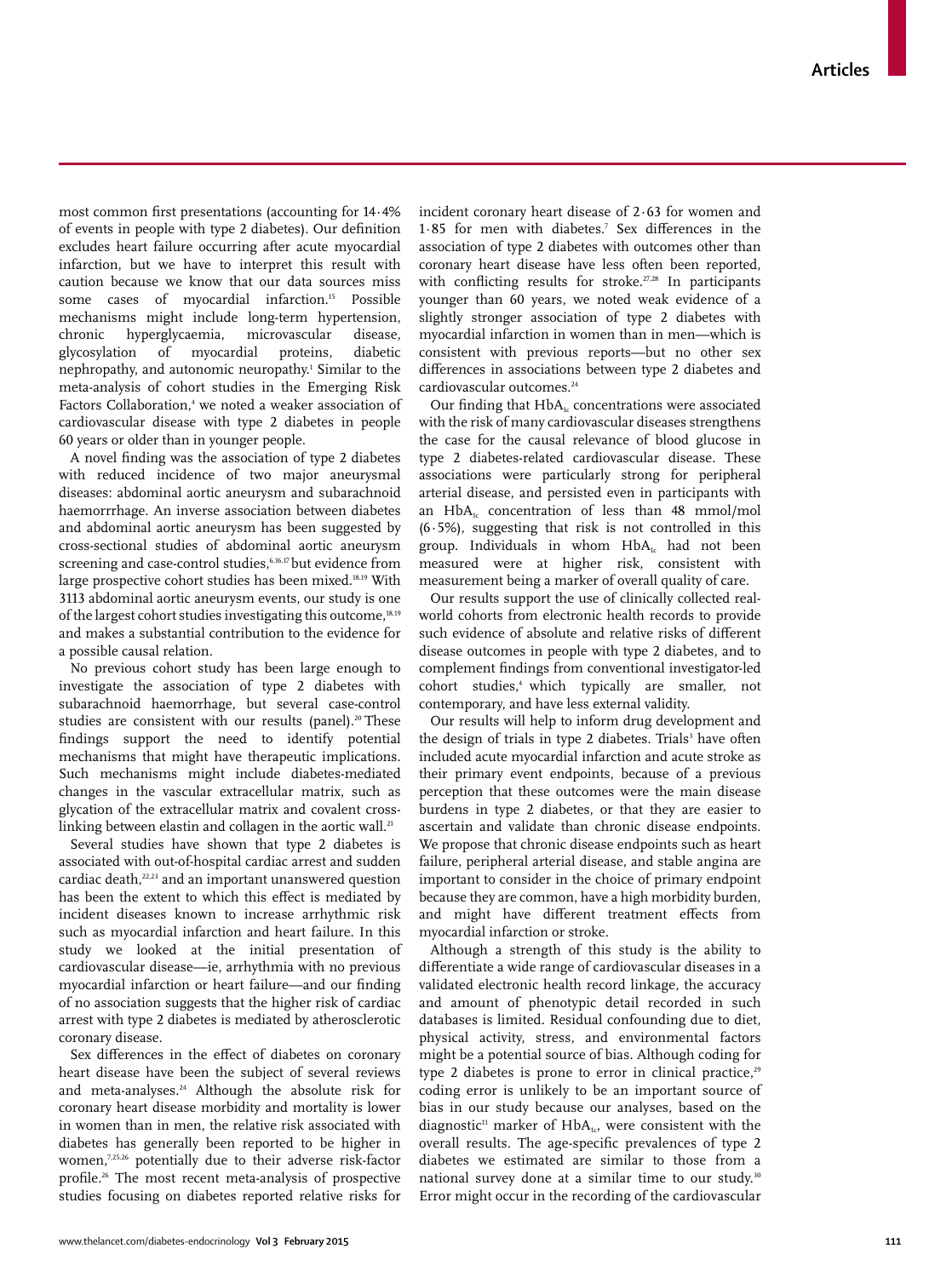#### *Panel***: Research in context**

## **Systematic review**

We did a scientific literature search for population-based cohort studies that examined the association of two or more incident cardiovascular diseases in people with and without type 2 diabetes. We searched Embase and Medline for articles in English published within the past 10 years using the search terms "diabetes", "occur\*" or "association" or "incidence" or "onset" or "risk", "prospective" or "cohort", and terms for each of the individual diseases of interest as well as general terms for cardiovascular disease. We found a large metaanalysis of 102 cohort studies by the Emerging Risk Factors Collaboration,<sup>4</sup> and meta-analyses of sex differences in the associations of diabetes with stroke<sup>27</sup> and coronary heart disease.<sup>7</sup> These meta-analyses did not differentiate between type of diabetes, and studied only a few cardiovascular diseases (coronary artery disease, stroke, vascular death). We found no cohort studies that reported the distribution of a large number of different initial presentations of cardiovascular disease in patients with type 2 diabetes.

#### **Interpretation**

Our study builds on the findings of previous cohort studies and meta-analyses showing that diabetes is strongly associated with increased risk of many atherosclerotic cardiovascular diseases. We show that this specifically holds true for type 2 diabetes, and that peripheral arterial disease and heart failure are the most common initial presentations of cardiovascular disease in patients with type 2 diabetes. We corroborate previous smaller studies in showing that type 2 diabetes is associated with reduced risk of abdominal aortic aneurysm and possibly subarachnoid haemorrhage. These findings have implications for disease modelling and clinical risk assessment.

outcomes; however, those that are more reliably coded (such as non-fatal myocardial infarction) might therefore be expected to show stronger associations with type 2 diabetes than diseases that are less reliably coded (such as stable angina). The fact that we did not observe this potential result suggests that the heterogeneity is real. We noted similar associations with type 2 diabetes when endpoint ascertainment was restricted to hospital admissions and deaths, which was reassuring. Our lifetime risks were somewhat artificial, because they were based on extrapolation of event rates reported in people entering the cohort at different ages, but this design did mean that they were more contemporaneous than estimates from long-term follow-up of cohorts diagnosed decades ago.

Heart failure and peripheral arterial disease are the most common initial manifestations of cardiovascular disease in type 2 diabetes. The differences between relative risks of different cardiovascular diseases in patients with type 2 diabetes have implications for clinical risk assessment and trial design.

#### **Contributors**

ADS and ER analysed and interpreted the data. ADS drafted the report. SD prepared the data. HH was the principal investigator and had the original research idea. CL, ER, SD, MP-R, CPG, JD, LS, AT, and HH contributed to interpretation of results, and critically reviewed and commented on the report. All authors saw and approved the final version. ADS had full access to all the data in the study and takes responsibility for the integrity of the data and the accuracy of the data analysis.

#### **Declaration of interests**

ADS and his institution have received grants from the Wellcome Trust; and his institution has received grants from the Medical Research Council (MRC) and National Institute for Health Research (NIHR). ER's institution has received grants from the Wellcome Trust, MRC, and NIHR. SD reports grants from the NIHR and Wellcome Trust; and personal fees from University College London Provosts Strategic Development Fund Fellowship. LS has received grants from the Wellcome Trust, MRC, and NIHR; and personal fees from GlaxoSmithKline. AT has received a grant from the NIHR grant programme. HH's institution has received grants from the MRC, Wellcome Trust, British Heart Foundation, NIHR, National Institute for Social Care and Health Research, Engineering and Physical Sciences Research Council, Economic and Social Research Council, Chief Scientist Office, Cancer Research UK and Arthritis Research UK; fees for consultancy from AstraZeneca; and payment for lectures including service on speakers bureaus from Erasmus Summer School. All other authors declare no competing interests.

#### **Acknowledgments**

This study was supported by the National Institute for Health Research (RP-PG-0407-10314, PI HH), Wellcome Trust (WT 086091/Z/08/Z, PI HH), the Medical Research Prognosis Research Strategy Partnership (G0902393/99558, PI HH) and the Farr Institute of Health Informatics Research, funded by The Medical Research Council (K006584/1, PI HH), in partnership with Arthritis Research UK, the British Heart Foundation, Cancer Research UK, the Economic and Social Research Council, the Engineering and Physical Sciences Research Council, the National Institute of Health Research, the National Institute for Social Care and Health Research (Welsh Assembly Government), the Chief Scientist Office (Scottish Government Health Directorates), and the Wellcome Trust. LS is supported by a senior clinical fellowship from the Wellcome Trust (098504). ADS is supported by a Wellcome Trust clinical research training fellowship (0938/30/Z/10/Z). CPG is funded by the National Institute for Health Research (NIHR/CS/009/004) as a Clinician Scientist and Honorary Consultant Cardiologist. SD is supported by a University College London Provost's Strategic Development Fund fellowship. AT acknowledges support of Barts and the London Cardiovascular Biomedical Research Unit, funded by the National Institute for Health Research. The views and opinions expressed herein are those of the authors and do not necessarily reflect those of the National Institute for Health Research or the UK Department of Health.

#### **References**

- Rydén L, Grant PJ, Anker SD. ESC Guidelines on diabetes, pre-diabetes, and cardiovascular diseases developed in collaboration with the EASD: the Task Force on diabetes, pre-diabetes, and cardiovascular diseases of the European Society of Cardiology (ESC) and developed in collaboration with the European Association for the Study of Diabetes (EASD). *Eur Heart J* 2013; **34:** 3035–87.
- 2 van Dieren S, Beulens JW, van der Schouw YT, Grobbee DE, Neal B. The global burden of diabetes and its complications: an emerging pandemic. *Eur J Cardiovasc Prev Rehabil* 2010; **17:** s3–s8.
- Scirica BM, Bhatt DL, Braunwald E, et al. Saxagliptin and cardiovascular outcomes in patients with type 2 diabetes mellitus. *N Engl J Med* 2013; **369:** 1317–26.
- 4 Emerging Risk Factors Collaboration. Diabetes mellitus, fasting blood glucose concentration, and risk of vascular disease: a collaborative meta-analysis of 102 prospective studies. *Lancet* 2010; **375:** 2215–22.
- Kannel WB, McGee DL. Diabetes and cardiovascular disease: the Framingham study. *JAMA* 1979; **241:** 2035–38.
- Nordon IM, Hinchliffe RJ, Loftus IM, Thompson MM. Pathophysiology and epidemiology of abdominal aortic aneurysms. *Nat Rev Cardiol* 2011; **8:** 92–102.